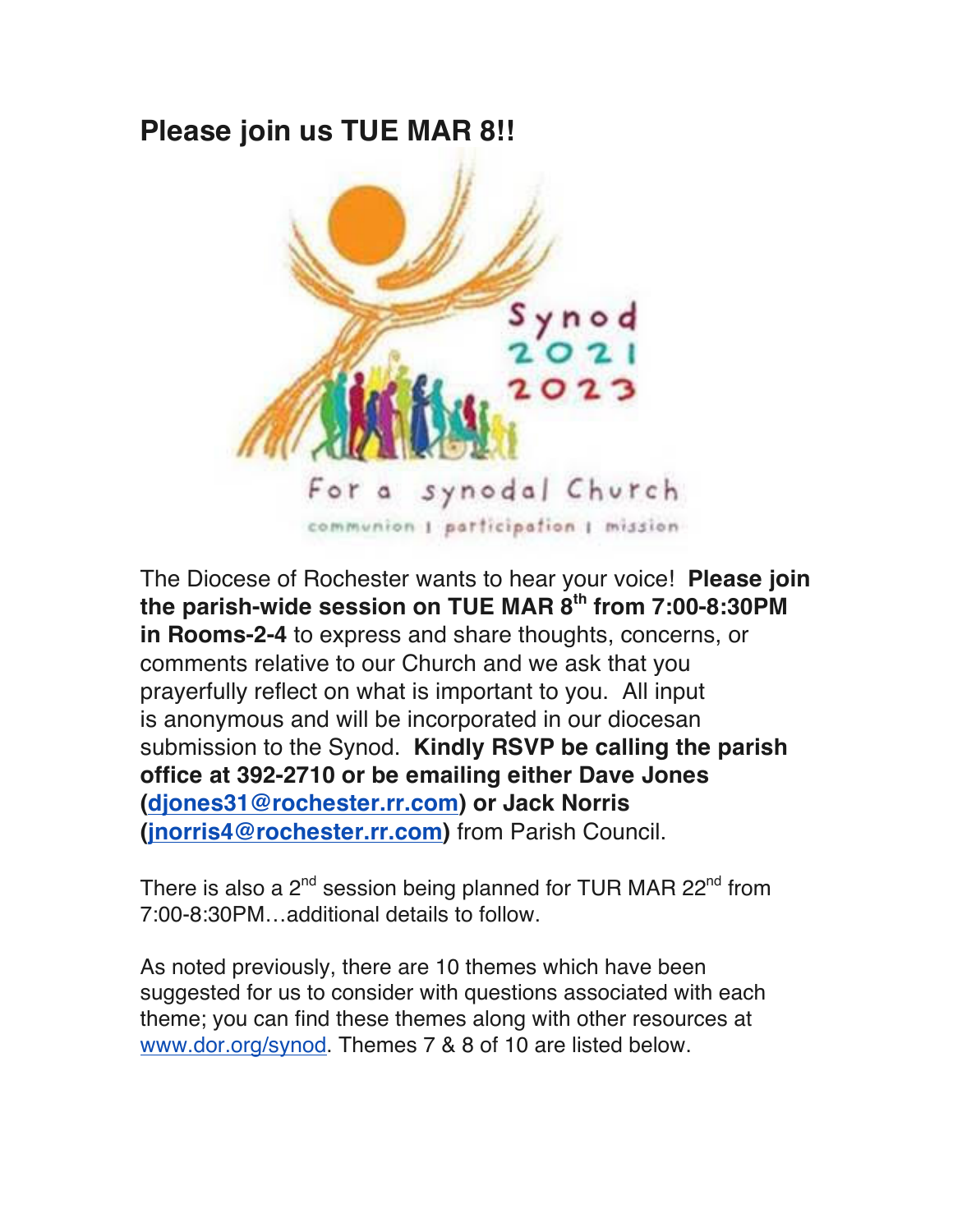## **VII. WITH THE OTHER CHRISTIAN DENOMINATIONS:**

The dialogue between Christians of different denominations, united by one Baptism, has a special place in the synodal journey.

*What relations do we have with the brothers and sisters of other Christian denominations? What areas do they concern?*

*What fruits have we drawn from this "journeying together"? What are the difficulties?*

## **VIII. AUTHORITY AND PARTICIPATION:**

A synodal Church is a participatory and co-responsible Church.

*How do we identify the goals to be pursued, the way to achieve them, and the steps to be taken?*

*How is authority exercised within our particular Church? What are the practices of teamwork and co-responsibility?*

*How are lay ministries and the assumption of responsibility by the Faithful promoted? How do synodal bodies function at the level of the particular Church?*

*Are they a fruitful experience? What understanding is there of the mission of the bishops, the successors to the Holy Apostles*